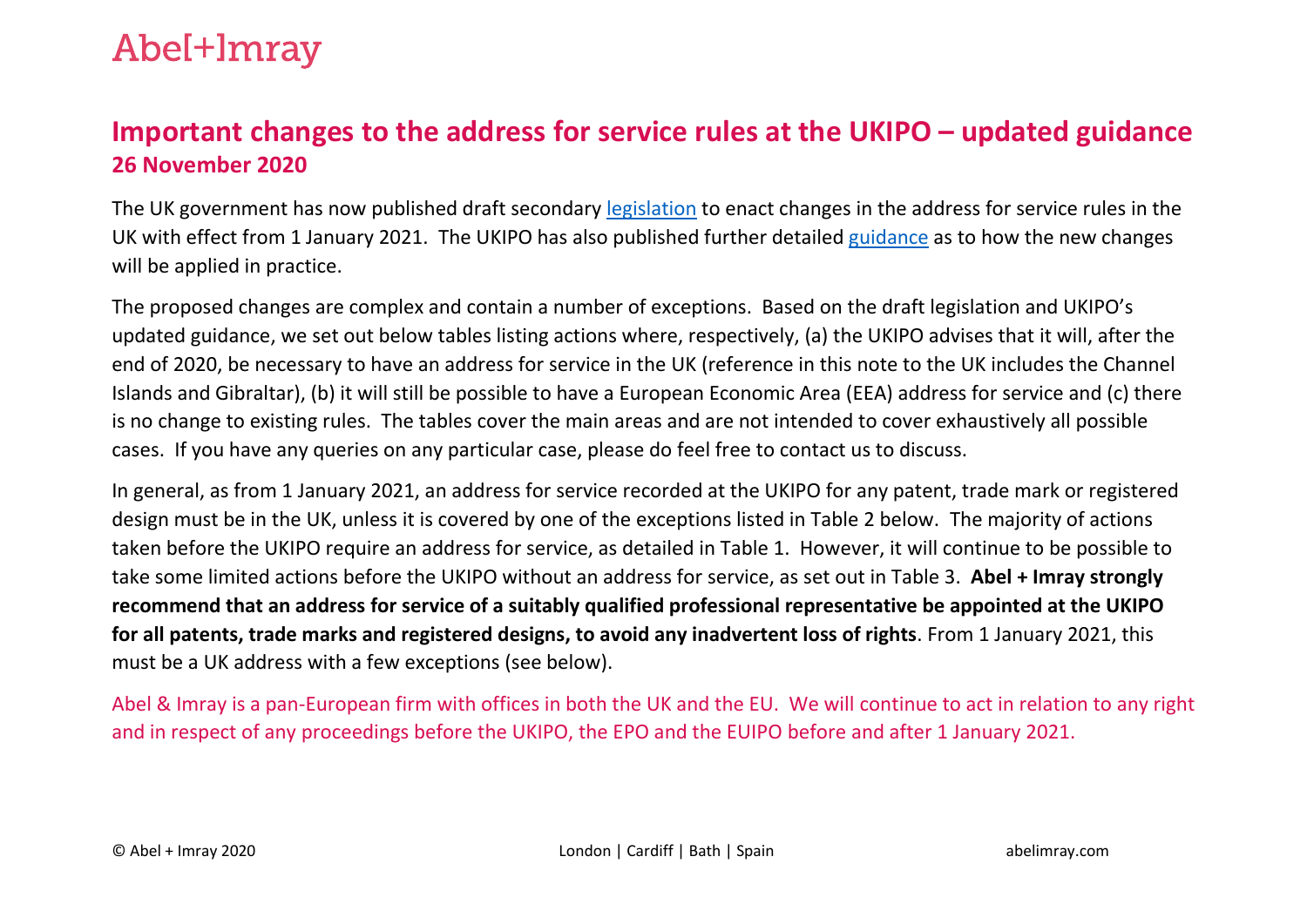#### **Table 1: UK address for service required from 1 January 2021**

|                | <b>Action</b>                                                                                                                                                                                                                                                                                                                        | <b>Comments on Requirements</b>                                                                                                                                                                                                                                                                                                                                                                                                                                                                                                                                                                                                                                                                                                                                                                                                                                                                                                                                                        |
|----------------|--------------------------------------------------------------------------------------------------------------------------------------------------------------------------------------------------------------------------------------------------------------------------------------------------------------------------------------|----------------------------------------------------------------------------------------------------------------------------------------------------------------------------------------------------------------------------------------------------------------------------------------------------------------------------------------------------------------------------------------------------------------------------------------------------------------------------------------------------------------------------------------------------------------------------------------------------------------------------------------------------------------------------------------------------------------------------------------------------------------------------------------------------------------------------------------------------------------------------------------------------------------------------------------------------------------------------------------|
| $\mathbf{1}$   | Filing any new application directly at the<br>UKIPO on or after 1 January 2021.                                                                                                                                                                                                                                                      | The requirement for a UK address for service relates to all new patent, trade mark and registered<br>design applications filed at the UKIPO, including applications filed in the nine months after 31<br>December 2020 which claim "priority" from EUTM and RCD applications and designations which<br>were still pending or unpublished at the EUIPO at the end of the transition period. This will include<br>PCT applications for which the UK is the competent Receiving Office (including those for which the<br>International Bureau acts as Receiving Office for PCT applications for which the UKIPO is the<br>competent office).<br>For Madrid or Hague applications designating the UK, the UKIPO will maintain its current practice,<br>that is to say it will not require a UK address for service unless and until the holder is required to<br>make a response to the UKIPO, for example, where the UKIPO raises an objection or notifies the<br>owner of an opposition. |
| $\overline{2}$ | Defending a revocation action or invalidity<br>action filed against a UK granted patent,<br>registered trade mark or registered design on<br>or after 1 January 2021 (with a temporary<br>exception for defending UK comparable trade<br>marks and re-registered designs cloned from<br>EUTMs and RCDs filed directly at the EUIPO). | It will be necessary to have a UK address for service to defend revocation or invalidity actions<br>commenced at the UKIPO on or after 1 January 2021.<br>However, there will be a temporary exception for UK registrations cloned from EU registrations,<br>which were originally filed directly at the EUIPO. For those UK registrations, it will be possible to<br>defend proceedings brought on or after 1 January 2021 and before 1 January 2024 using an EEA<br>address for service. For proceedings commenced in relation to such cloned registrations on or<br>after 1 January 2024, it will be necessary to have a UK address for service.<br>The new legislation treats UK trade mark and design registrations cloned from Madrid and Hague<br>designations differently. In relation to those registrations, it will be necessary to have a UK<br>address for service for defending any challenge brought on or after 1 January 2021.                                        |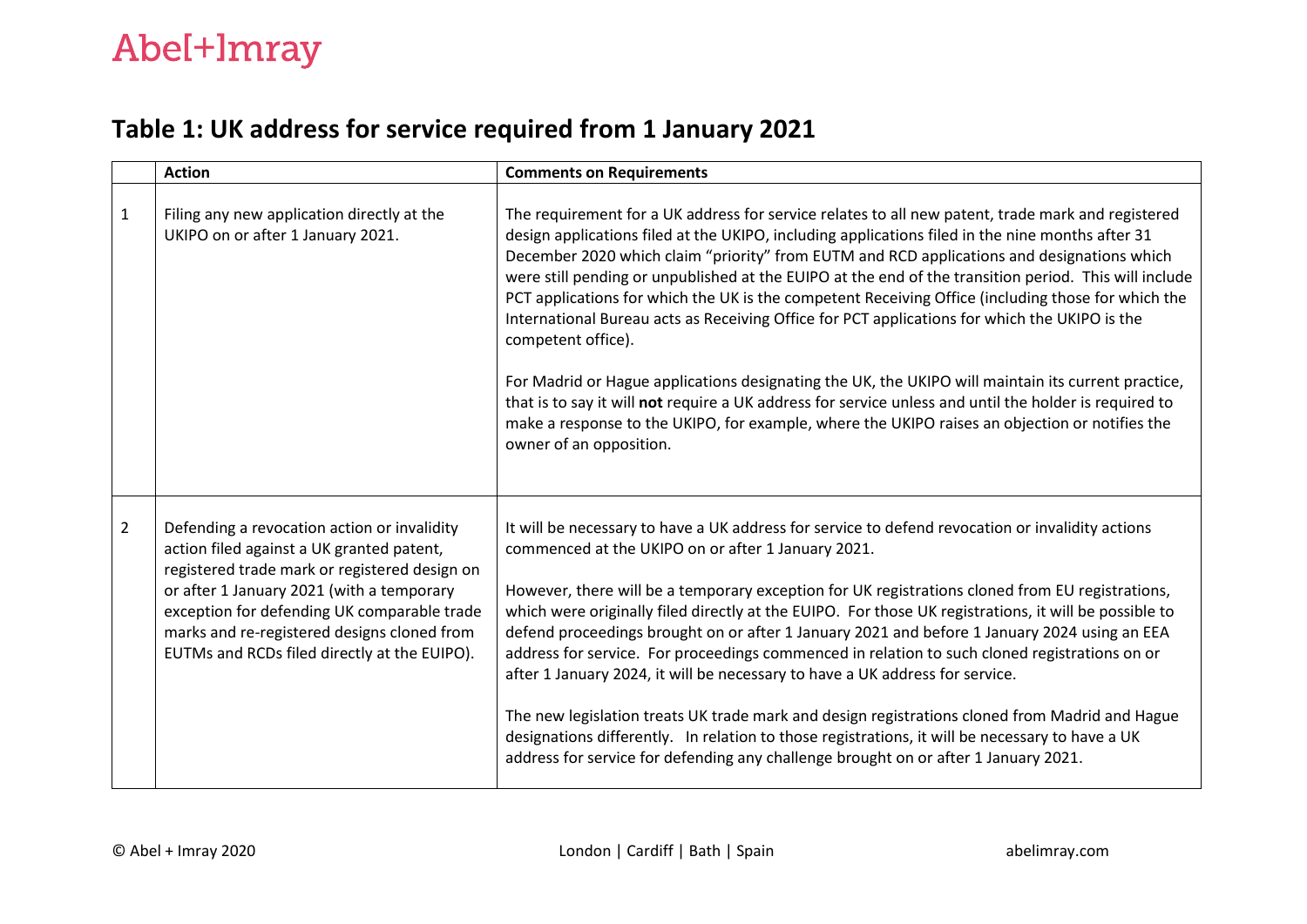## Abel+Imray

|   |                                                                                                                                                                                                                                             | The UKIPO's practice on missed deadlines for filing defences is strict and the failure to file a UK<br>address for service where necessary under the new rules may lead to the irretrievable loss of the<br>registration in question.                                                                                                                                             |
|---|---------------------------------------------------------------------------------------------------------------------------------------------------------------------------------------------------------------------------------------------|-----------------------------------------------------------------------------------------------------------------------------------------------------------------------------------------------------------------------------------------------------------------------------------------------------------------------------------------------------------------------------------|
| 3 | Defending a pending UK trade mark<br>application or designation against an<br>opposition filed on or after 1 January 2021.                                                                                                                  | In all cases, it will be necessary to have a UK address for service to defend an opposition filed on or<br>after 1 January 2021. If a UK address for service is not filed by the deadline for a defence set by<br>the UKIPO, the application is likely to be deemed irretrievably withdrawn by the UKIPO.                                                                         |
| 4 | Filing an opposition against a third party trade<br>mark application or designation on or after 1<br>January 2021.                                                                                                                          | A UK address for service will be required for filing any trade mark opposition at the UKIPO on or<br>after 1 January 2021.                                                                                                                                                                                                                                                        |
| 5 | Filing for invalidity of a registered trade mark<br>or registered design on or after 1 January<br>2021 unless the earlier registration relied on is<br>a UK registration that is cloned from an EUTM<br>or RCD filed directly at the EUIPO. | Applicants for a declaration of invalidity of a registered trade mark or design will have to have a UK<br>address for service. There is one exception to that general rule - an applicant for invalidity can file<br>an invalidity action using an EEA address for service where the earlier registration relied on is<br>cloned from an EUTM or RCD filed directly at the EUIPO. |
| 6 | Filing for revocation of a registered UK trade<br>mark on or after 1 January 2021.                                                                                                                                                          | It will be necessary to have a UK address for service.                                                                                                                                                                                                                                                                                                                            |
| 7 | Filing for invalidity of a UK patent on or after 1<br>January 2021.                                                                                                                                                                         | It will be necessary to have a UK address for service.                                                                                                                                                                                                                                                                                                                            |
|   |                                                                                                                                                                                                                                             |                                                                                                                                                                                                                                                                                                                                                                                   |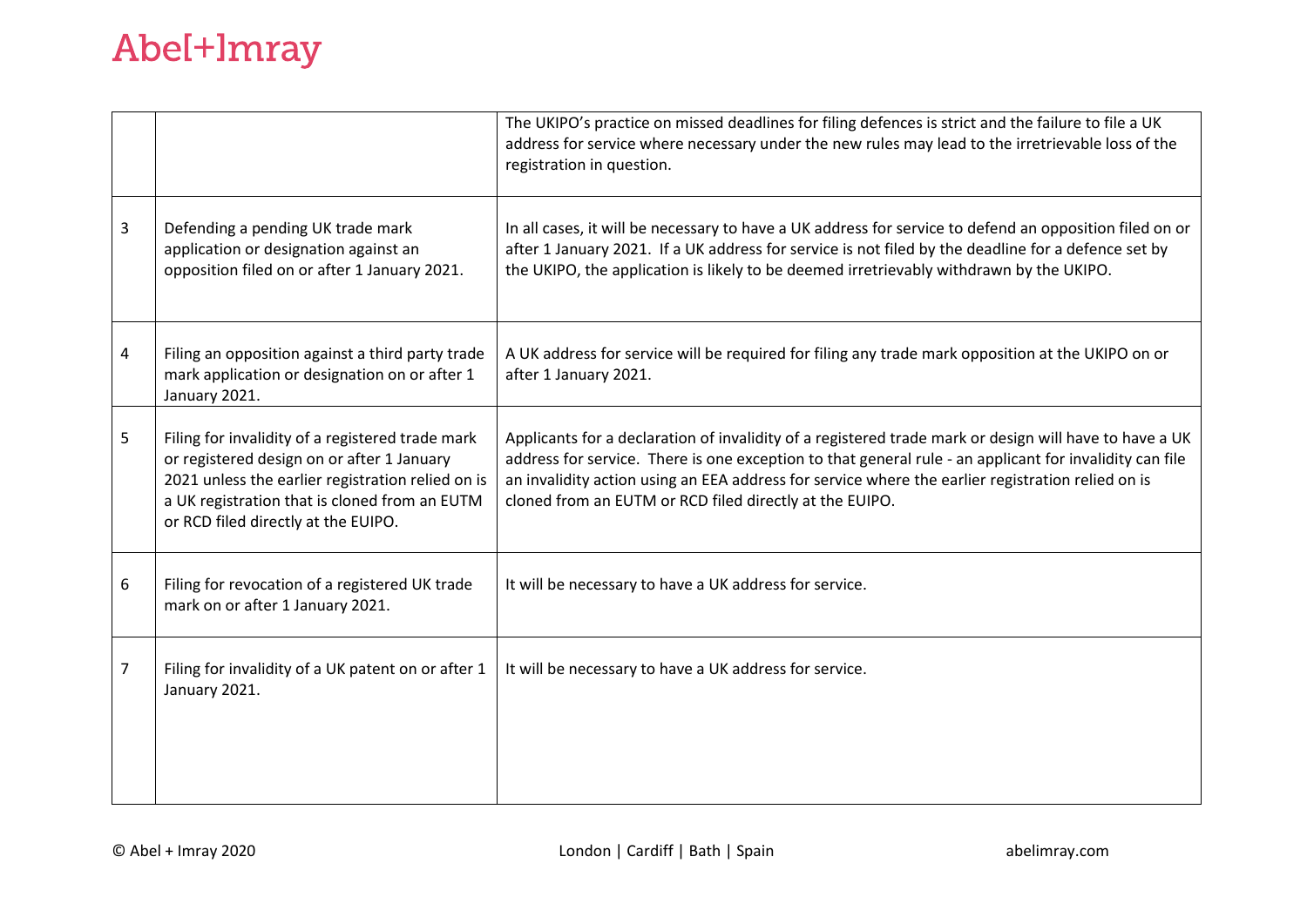## Abel+Imray

| 8 | Applying to record or give notice of certain<br>changes against a pending UK patent<br>application or a granted UK or European (UK)<br>patent on or after 1 January 2021; including<br>the following:                        | It will be necessary to have a UK address for service. |
|---|------------------------------------------------------------------------------------------------------------------------------------------------------------------------------------------------------------------------------|--------------------------------------------------------|
|   | surrendering a patent;<br>recording an assignment, licence or security<br>interest;<br>recording your change of address when you<br>are the proprietor of the patent; and<br>correcting an error or omission in the register |                                                        |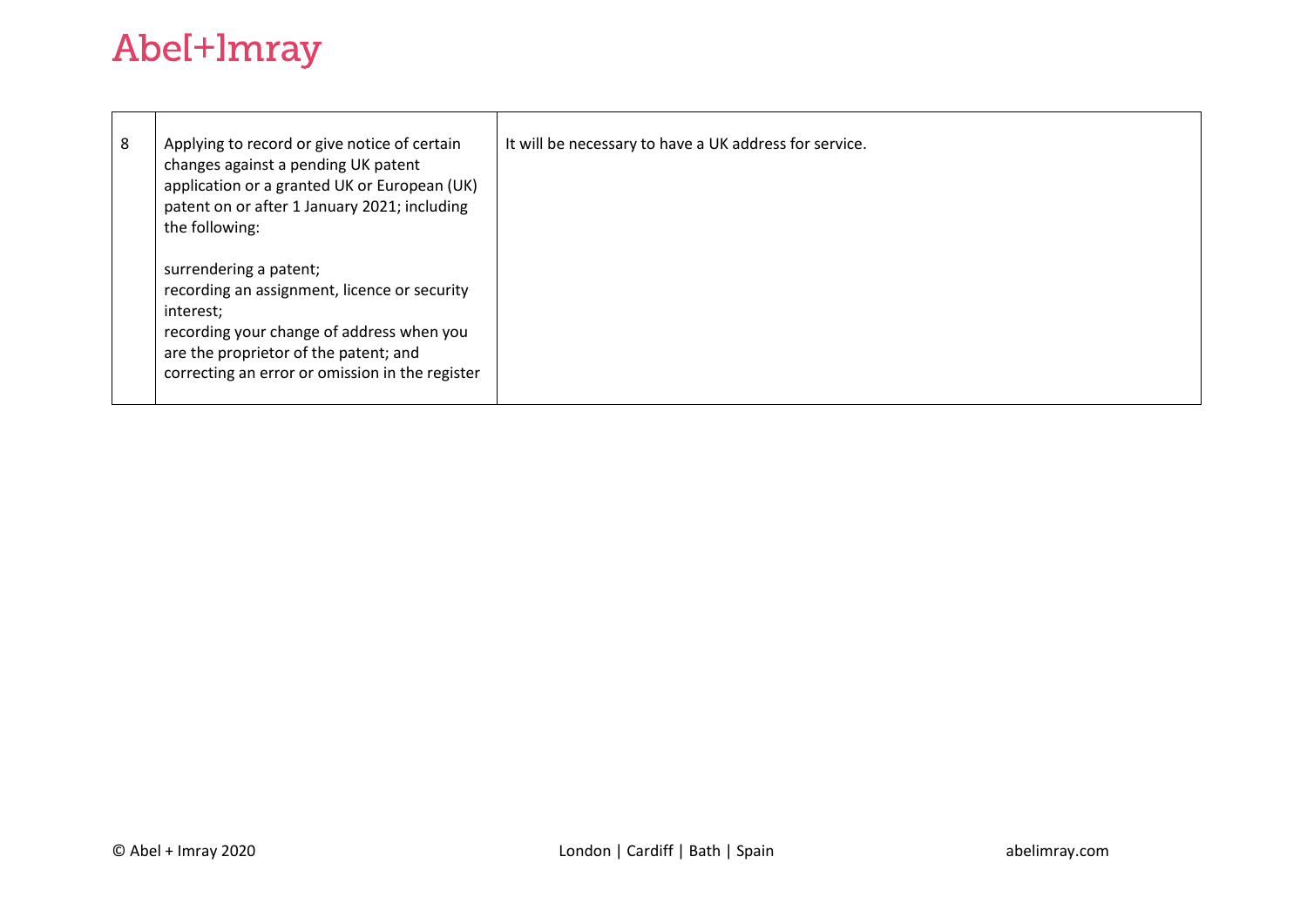#### **Table 2: EEA address for service still permissible after 1 January 2021**

|                | <b>Action or right</b>                                                                                                                                                                                             | <b>Comments on Requirements</b>                                                                                                                                                                                                                                                                                                                                                                                                                                                                                                                                                                                                       |
|----------------|--------------------------------------------------------------------------------------------------------------------------------------------------------------------------------------------------------------------|---------------------------------------------------------------------------------------------------------------------------------------------------------------------------------------------------------------------------------------------------------------------------------------------------------------------------------------------------------------------------------------------------------------------------------------------------------------------------------------------------------------------------------------------------------------------------------------------------------------------------------------|
| 1              | Continuing to prosecute a UK patent, trade<br>mark or registered design application filed<br>before 1 January 2021 where the application<br>had an EEA address for service as of 31<br>December 2020.              | Where a UK patent, trade mark or registered design application filed before 1 January 2021 had, as<br>of the end of December 2020, an EEA address for service, it will be possible to continue to<br>prosecute the UK application using an EEA address for service and to substitute a new EEA address<br>for service in respect of the same proceedings, if desired. This will include filing a divisional patent<br>application. However, if new proceedings (e.g. an opposition) are brought against the application<br>on or after 1 January 2021, then a UK address for service will be required to defend those<br>proceedings. |
| $\overline{2}$ | Continuing with proceedings (e.g. oppositions,<br>invalidations and revocations) which were<br>ongoing before 1 January 2021 where the<br>relevant party had an EEA address for service<br>as of 31 December 2020. | In this these cases, it will be possible to retain an address for service in the EEA until the resolution<br>of the proceedings, irrespective of whether the proceedings are finished by the end of 2023 or not.<br>In these specific cases, it will also be possible to change the address for service to another EEA<br>address while the proceedings are still pending.                                                                                                                                                                                                                                                            |
| 3              | European patents designating the UK which<br>are granted before 1 January 2021.                                                                                                                                    | Until 31 December 2020, the UKIPO will accept an address for service anywhere in the EEA for a<br>granted European patent which designates the UK. It appears this address for service will remain<br>valid after 31 December 2020, unless new proceedings involving the patent are instigated, as<br>detailed in Table 1 above, when it will become necessary to provide a UK address for service.                                                                                                                                                                                                                                   |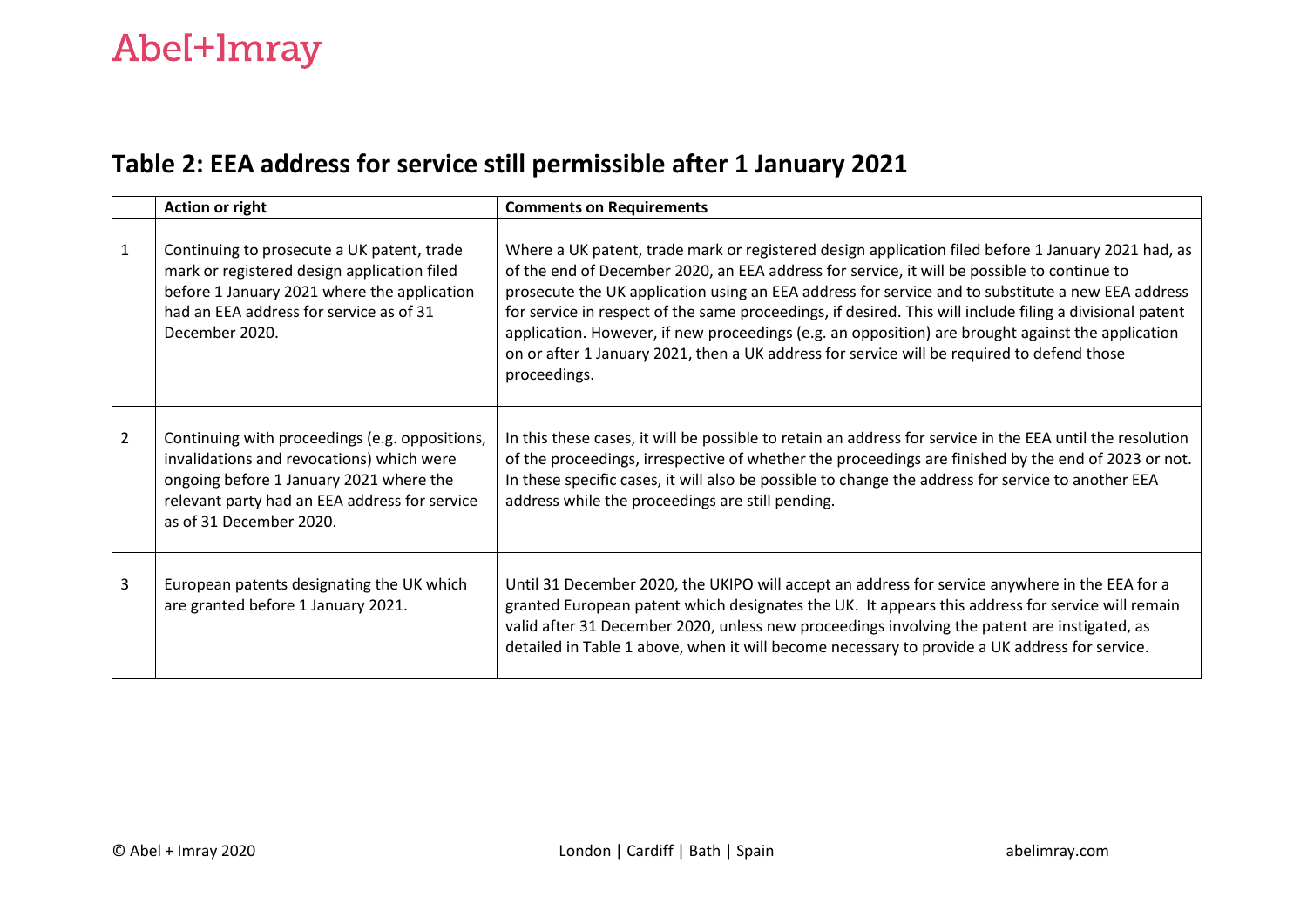#### **Table 3: No new address for service requirements**

|                | Action or right                                                                          | <b>Comments on Requirements</b>                                                                                                                                                                                                                                                                                                                                                                                                                                                                                                                                                                                                                                                                                                                                                                                                                                                                         |
|----------------|------------------------------------------------------------------------------------------|---------------------------------------------------------------------------------------------------------------------------------------------------------------------------------------------------------------------------------------------------------------------------------------------------------------------------------------------------------------------------------------------------------------------------------------------------------------------------------------------------------------------------------------------------------------------------------------------------------------------------------------------------------------------------------------------------------------------------------------------------------------------------------------------------------------------------------------------------------------------------------------------------------|
| $\mathbf{1}$   | Registered and granted registrations not<br>facing any challenge                         | The UKIPO will not require patent, trade mark or registered design owners to appoint a UK address<br>for service unless and until the registered or granted registration is challenged (see for example<br>point 2 in the Table 1 above).<br>For UK registrations that are cloned from EU registrations, it will be possible to record a different<br>EEA address for service, at least until the end of 2023.                                                                                                                                                                                                                                                                                                                                                                                                                                                                                          |
| $\overline{2}$ | Granted European patents designating the UK<br>which are granted after 31 December 2020. | Granted European patents which designate the UK are transferred onto the UK Register<br>automatically. This normally occurs on the date of grant. No "validation" is required and there is<br>therefore no requirement to appoint an address for service and this will continue to be the case<br>after 31 December 2020.<br>However, European patents are transferred onto the UK Register with the proprietor's details only,<br>because the UKIPO must have authorisation before it can recognise any representative. To ensure<br>official communications from the UKIPO (e.g. renewal reminders and loss of rights notices) are<br>received and handled in a proper manner, many patent owners voluntarily appoint an address for<br>service. After 1 January 2021, any address for service which is voluntarily recorded at the UKIPO<br>for a granted European patent will have to be in the UK. |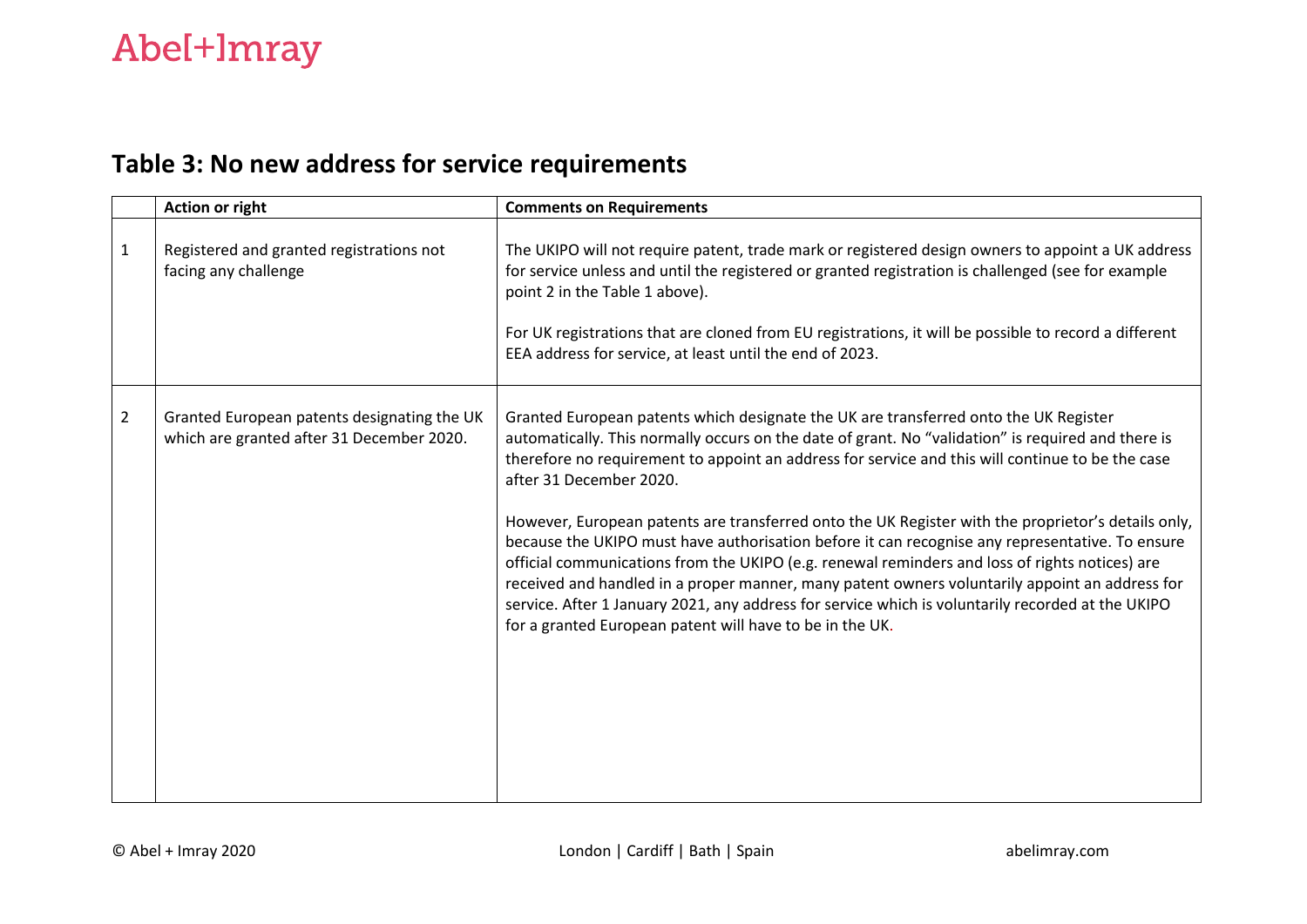|                                                                                                                                                                                                                                                                                                             | In most cases, however, it is recommended that the owner of a patent, trade mark or design                                                                                                                                                                                                                                                                                          |
|-------------------------------------------------------------------------------------------------------------------------------------------------------------------------------------------------------------------------------------------------------------------------------------------------------------|-------------------------------------------------------------------------------------------------------------------------------------------------------------------------------------------------------------------------------------------------------------------------------------------------------------------------------------------------------------------------------------|
|                                                                                                                                                                                                                                                                                                             | should appoint an address for service to ensure that official communications from the UKIPO are<br>reliably received and acted on in a timely manner. As noted in point 2 above, it will not be possible<br>to specify a non-UK address for service for this purpose, except in the case of UK comparable trade<br>mark and design registrations derived from EU marks and designs. |
| Recording certain changes again trade marks<br>and designs (but not patents) including the<br>following:<br>surrendering a registration;<br>recording a licence;<br>recording your change of address when you<br>are the holder of the registration; and<br>correcting an error or omission in the register | These actions were not previously subject to address for service requirements under the<br>corresponding trade mark and design rules and the UKIPO is not proposing to make a UK address<br>for service necessary under the new rules.                                                                                                                                              |
|                                                                                                                                                                                                                                                                                                             |                                                                                                                                                                                                                                                                                                                                                                                     |